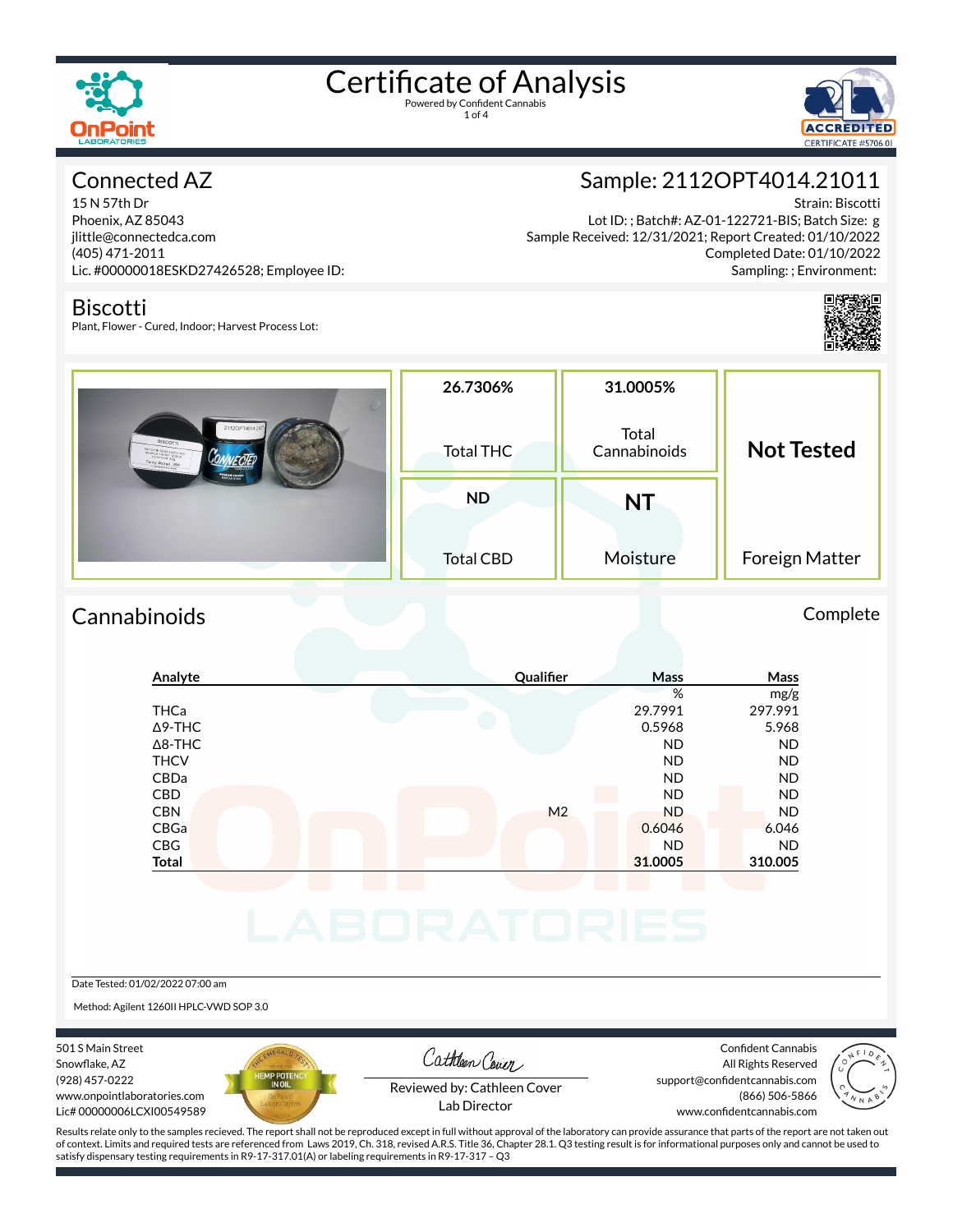

2 of 4





Strain: Biscotti

Completed Date: 01/10/2022

Sample: 2112OPT4014.21011

Lot ID: ; Batch#: AZ-01-122721-BIS; Batch Size: g

Sample Received: 12/31/2021; Report Created: 01/10/2022

# Connected AZ

15 N 57th Dr Phoenix, AZ 85043 jlittle@connectedca.com (405) 471-2011 Lic. #00000018ESKD27426528; Employee ID:

### Biscotti

Plant, Flower - Cured, Indoor; Harvest Process Lot:

satisfy dispensary testing requirements in R9-17-317.01(A) or labeling requirements in R9-17-317 – Q3

## Microbials Pass



| Analyte                                                                                                                                                                                                                                                                                                                                                                                               | Qualifier                   | Limit                          | <b>Units</b>                              | <b>Status</b> |
|-------------------------------------------------------------------------------------------------------------------------------------------------------------------------------------------------------------------------------------------------------------------------------------------------------------------------------------------------------------------------------------------------------|-----------------------------|--------------------------------|-------------------------------------------|---------------|
|                                                                                                                                                                                                                                                                                                                                                                                                       |                             | CFU/g                          | CFU/g                                     |               |
| Aspergillus                                                                                                                                                                                                                                                                                                                                                                                           |                             | Not Detected in 1g             | <b>ND</b>                                 | Pass          |
| E. Coli<br>Salmonella                                                                                                                                                                                                                                                                                                                                                                                 |                             | 100.0000<br>Not Detected in 1g | <b>ND</b><br><b>ND</b>                    | Pass<br>Pass  |
|                                                                                                                                                                                                                                                                                                                                                                                                       |                             |                                |                                           |               |
|                                                                                                                                                                                                                                                                                                                                                                                                       |                             |                                |                                           |               |
|                                                                                                                                                                                                                                                                                                                                                                                                       |                             |                                |                                           |               |
|                                                                                                                                                                                                                                                                                                                                                                                                       |                             |                                |                                           |               |
|                                                                                                                                                                                                                                                                                                                                                                                                       |                             |                                |                                           |               |
|                                                                                                                                                                                                                                                                                                                                                                                                       |                             |                                |                                           |               |
|                                                                                                                                                                                                                                                                                                                                                                                                       |                             |                                |                                           |               |
|                                                                                                                                                                                                                                                                                                                                                                                                       |                             |                                |                                           |               |
|                                                                                                                                                                                                                                                                                                                                                                                                       |                             |                                |                                           |               |
|                                                                                                                                                                                                                                                                                                                                                                                                       |                             |                                |                                           |               |
|                                                                                                                                                                                                                                                                                                                                                                                                       |                             |                                |                                           |               |
|                                                                                                                                                                                                                                                                                                                                                                                                       |                             |                                |                                           |               |
|                                                                                                                                                                                                                                                                                                                                                                                                       |                             |                                |                                           |               |
|                                                                                                                                                                                                                                                                                                                                                                                                       |                             |                                |                                           |               |
|                                                                                                                                                                                                                                                                                                                                                                                                       |                             |                                |                                           |               |
|                                                                                                                                                                                                                                                                                                                                                                                                       |                             |                                |                                           |               |
|                                                                                                                                                                                                                                                                                                                                                                                                       |                             |                                |                                           |               |
|                                                                                                                                                                                                                                                                                                                                                                                                       |                             |                                |                                           |               |
|                                                                                                                                                                                                                                                                                                                                                                                                       |                             |                                |                                           |               |
|                                                                                                                                                                                                                                                                                                                                                                                                       |                             |                                |                                           |               |
|                                                                                                                                                                                                                                                                                                                                                                                                       | <b>LABORATORIES</b>         |                                |                                           |               |
|                                                                                                                                                                                                                                                                                                                                                                                                       |                             |                                |                                           |               |
|                                                                                                                                                                                                                                                                                                                                                                                                       |                             |                                |                                           |               |
|                                                                                                                                                                                                                                                                                                                                                                                                       |                             |                                |                                           |               |
| Date Tested: 12/31/2021 12:00 am                                                                                                                                                                                                                                                                                                                                                                      |                             |                                |                                           |               |
| Method: BioRad qPCR                                                                                                                                                                                                                                                                                                                                                                                   |                             |                                |                                           |               |
|                                                                                                                                                                                                                                                                                                                                                                                                       |                             |                                |                                           |               |
| 501 S Main Street<br>Snowflake, AZ                                                                                                                                                                                                                                                                                                                                                                    | Cathleen Cover              |                                | Confident Cannabis<br>All Rights Reserved |               |
| MICROBIAL 2<br>SALMONELLA<br>(928) 457-0222                                                                                                                                                                                                                                                                                                                                                           |                             |                                | support@confidentcannabis.com             |               |
| www.onpointlaboratories.com                                                                                                                                                                                                                                                                                                                                                                           | Reviewed by: Cathleen Cover |                                | (866) 506-5866                            |               |
| Lic# 00000006LCXI00549589                                                                                                                                                                                                                                                                                                                                                                             | Lab Director                |                                | www.confidentcannabis.com                 |               |
| Results relate only to the samples recieved. The report shall not be reproduced except in full without approval of the laboratory can provide assurance that parts of the report are not taken out<br>of context. Limits and required tests are referenced from Laws 2019, Ch. 318, revised A.R.S. Title 36, Chapter 28.1. Q3 testing result is for informational purposes only and cannot be used to |                             |                                |                                           |               |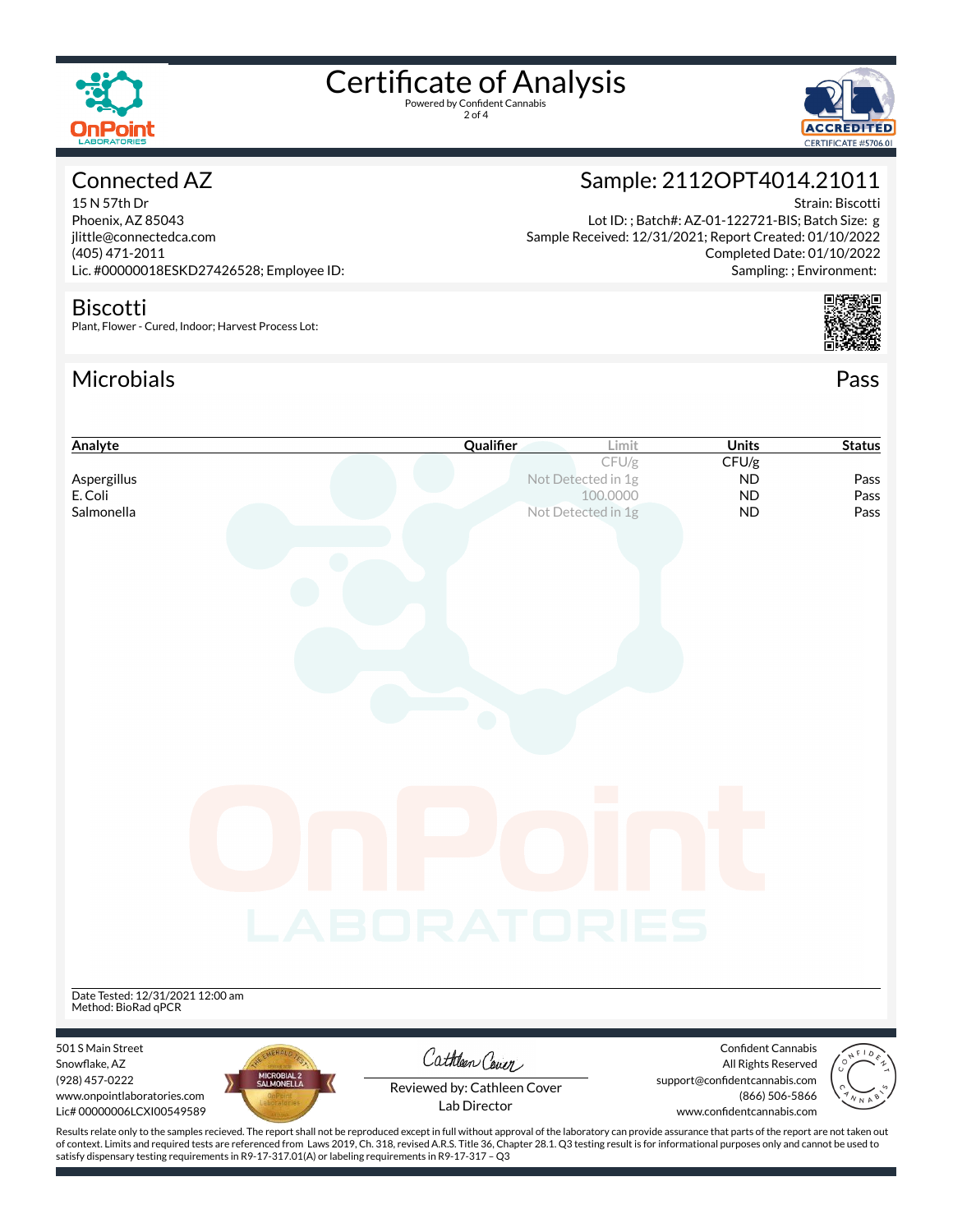

3 of 4



# Connected AZ

15 N 57th Dr Phoenix, AZ 85043 jlittle@connectedca.com (405) 471-2011 Lic. #00000018ESKD27426528; Employee ID:

### Biscotti

Plant, Flower - Cured, Indoor; Harvest Process Lot:

# Heavy Metals **Pass**



Lot ID: ; Batch#: AZ-01-122721-BIS; Batch Size: g Sample Received: 12/31/2021; Report Created: 01/10/2022 Completed Date: 01/10/2022 Sampling: ; Environment:





Results relate only to the samples recieved. The report shall not be reproduced except in full without approval of the laboratory can provide assurance that parts of the report are not taken out of context. Limits and required tests are referenced from Laws 2019, Ch. 318, revised A.R.S. Title 36, Chapter 28.1. Q3 testing result is for informational purposes only and cannot be used to satisfy dispensary testing requirements in R9-17-317.01(A) or labeling requirements in R9-17-317 – Q3